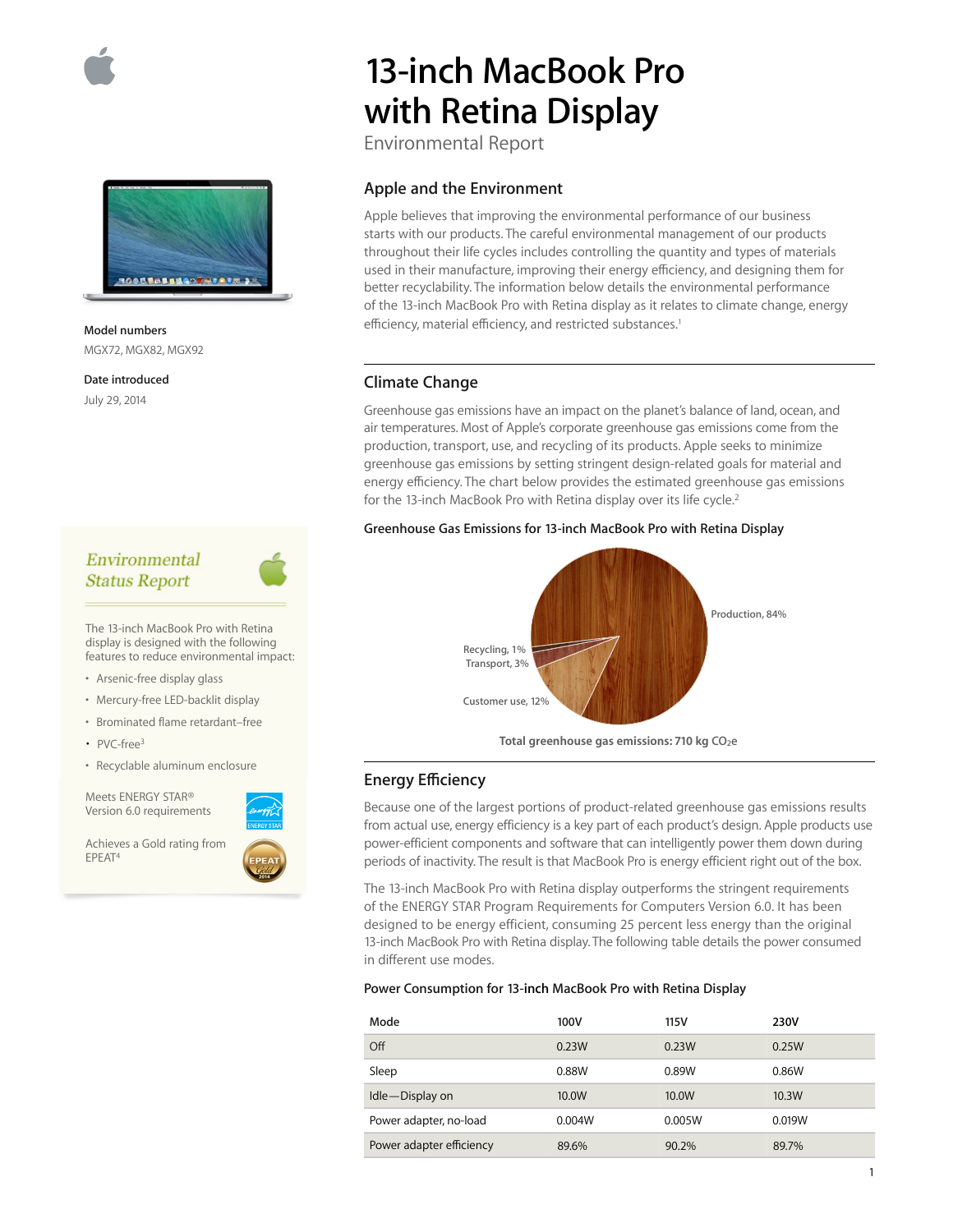#### **Battery chemistry**

- Lithium-ion polymer, 71.8 Whr
- Free of lead, cadmium, and mercury

#### **Battery design**

The 13-inch MacBook Pro with Retina display features advanced battery chemistry that greatly extends the battery's lifespan. The built-in battery is designed to deliver up to 1000 full charge and discharge cycles before it reaches 80 percent of its original capacity. In addition, Adaptive Charging reduces the wear and tear on the battery, giving it a lifespan of up to five years.



The retail and shipping box contains an average of 70 percent recycled content by weight.

# **Material E∑ciency**

Apple's ultracompact product and packaging designs lead the industry in material efficiency. Reducing the material footprint of a product helps maximize shipping efficiency. It also helps reduce the energy consumed during production, and material waste generated at the end of the product's life. Waste is further minimized through the use of batteries that last up to three times longer than typical notebook batteries. The 13-inch MacBook Pro with Retina display is made of aluminum and other materials highly desired by recyclers. The chart below details the materials used in this model.

#### **Material Use for 13-inch MacBook Pro with Retina Display**



#### **Packaging**

The packaging for the 13-inch MacBook Pro with Retina display uses corrugated cardboard made from a minimum of 40 percent recycled content, and molded fiber made entirely from recycled content. The following table details the materials used in its packaging.

## **Packaging for 13-inch MacBook Pro with Retina Display (U.S. Configurations)**

| Material                      | Retail box | Retail and<br>shipping box |
|-------------------------------|------------|----------------------------|
| Paper (corrugate, paperboard) | 354q       | 704q                       |
| Molded fiber                  |            | 288q                       |
| High-impact polystyrene       | 215q       | 215q                       |
| Other plastics                | 19q        | 19q                        |

# **Restricted Substances**

Apple has long taken a leadership role in restricting harmful substances from its products and packaging. As part of this strategy, all Apple products comply with the strict European Directive on the Restriction of the Use of Certain Hazardous Substances in Electrical and Electronic Equipment, also known as the RoHS Directive. Examples of materials restricted by RoHS include lead, mercury, cadmium, hexavalent chromium, and the brominated flame retardants (BFRs) PBB and PBDE. The 13-inch MacBook Pro with Retina display goes even further than the requirements of the RoHS Directive by incorporating the following more aggressive restrictions:

- Arsenic-free display glass
- Mercury-free LED-backlit display
- BFR-free
- PVC-free internal cables and power adapter DC cable
- PVC-free AC power cord available in all regions except India and South Korea